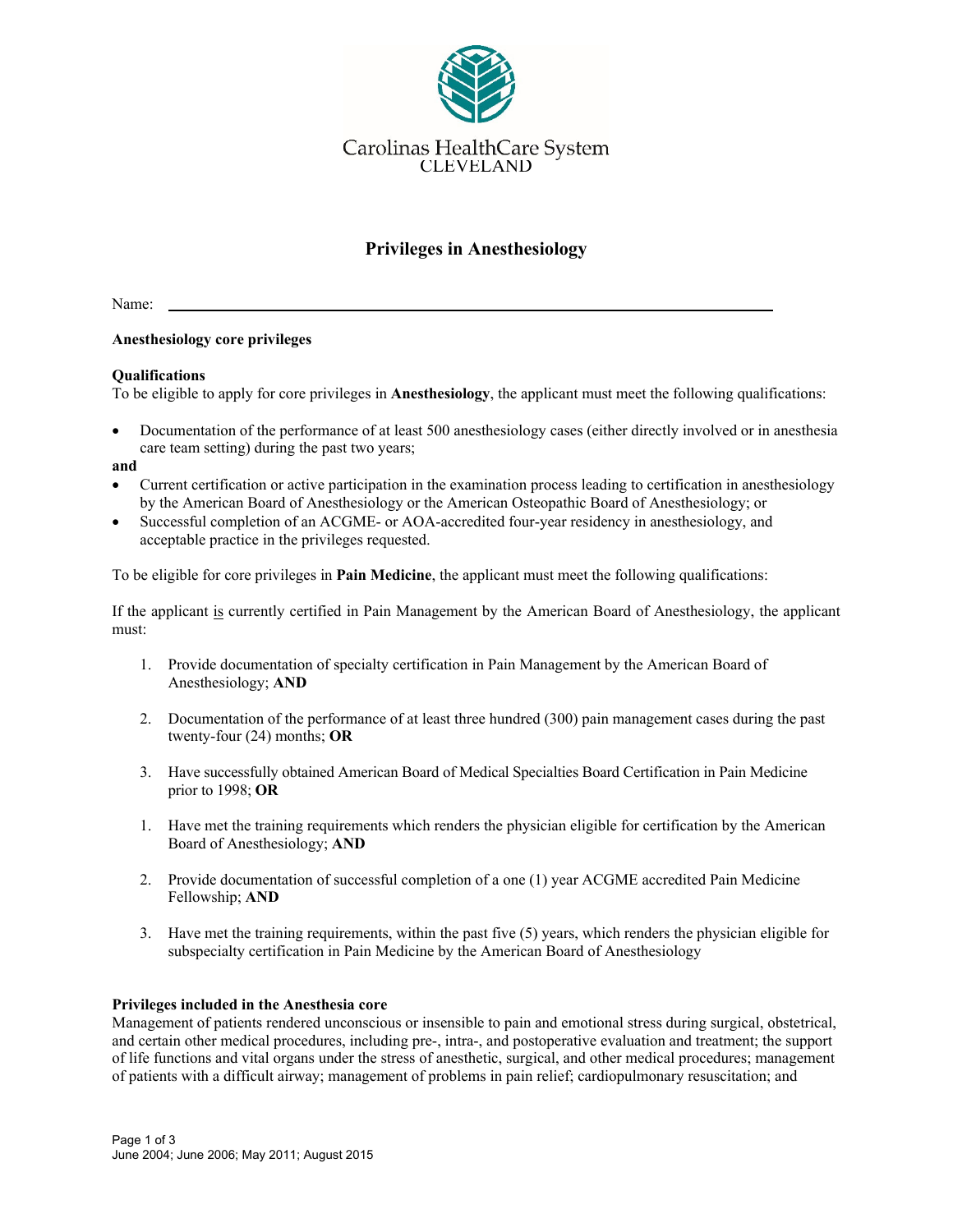supervision of patients in post-anesthesia care units and critically ill patients in special care units; except for those special procedure privileges listed below.

**Privileges include but not limited the following:** 

- General Anesthesia Epidural Anesthesia and Epidural Blood Patch IV Regional Anesthesia (Bier Block) Major Nerve Blocks Spinal Anesthesia Inhalation Techniques Intravenous Techniques Intubation Sedation/Monitored Anesthesia Care (MAC) Insertion and Maintenance of the following:
- Central Venous Catheters
- Percutaneous Arterial Catheters
- Pulmonary Artery Catheters

Management of short and long term ventilator support Diagnostic and Therapeutic Nerve Blocks for the Treatment of Pain Diagnostic Spinal Puncture

Management of Hospital Intravenous (PCA) and Epidural Analgesia

| $\Box$ Requested                                              | $\Box$ Recommended | $\Box$ Not Recommended |  |  |  |  |
|---------------------------------------------------------------|--------------------|------------------------|--|--|--|--|
| Recommended with the following modification(s) and reason(s): |                    |                        |  |  |  |  |
|                                                               |                    |                        |  |  |  |  |
|                                                               |                    |                        |  |  |  |  |

# **Special procedures privileges (See Qualifications and/or specific criteria)**

# **Limited critical care**

# **Qualifications**

All the qualifications for general anesthesiology, plus documentation of current training and/or experience in the management of critically ill patients.

# **Privileges included in the limited critical care core:**

This category is limited to use of the following procedures: fiberoptic laryngotracheobronchoscopy, mechanical ventilation, and invasive hemodynamic monitoring.

| Requested                                                            | $\Box$ Recommended | $\Box$ Not Recommended |  |  |  |
|----------------------------------------------------------------------|--------------------|------------------------|--|--|--|
| $\Box$ Recommended with the following modification(s) and reason(s): |                    |                        |  |  |  |
|                                                                      |                    |                        |  |  |  |

# **Privileges included in the Pain Management core:**

Comprehensive management of acute, chronic and/or cancer pain utilizing a broad range of nerve block procedures to include the performance of nerve blocks with local anesthetics and the use of epidural or intrathecal narcotics, steroids or other agents for pain relief. These privileges include: Brachial Plexus Block, Carpal Tunnel Injection, Celiac Plexus Block, Coccygeal Nerve Block, Costochondral Joint Injection, Differential Subarachnoid Block, Epidural Steroid Injection, Epidural Steroid Injection (Caudal), Facet Joint Injection, Greater Occipital Nerve Block, Ilioinguinal/Iliohypogastric Nerve Block, Infraclavicular Catheter Placement, Regional Injection, Joint Injection, Lateral Femoral Cutaneous Nerve Block, Nerve Root Block (Spinal Somatic block, Paravetebral Spinal Somatic Block), \*\*Intra-Discal procedures, Paravetebral Sympathetic block, Pyriformis Injection, Posterior Tibial Nerve Block, Pump Refill, Peripheral Nerve Block, Sacroiliac Joint Injection, Saphenous Nerve Block, Scar Neuroma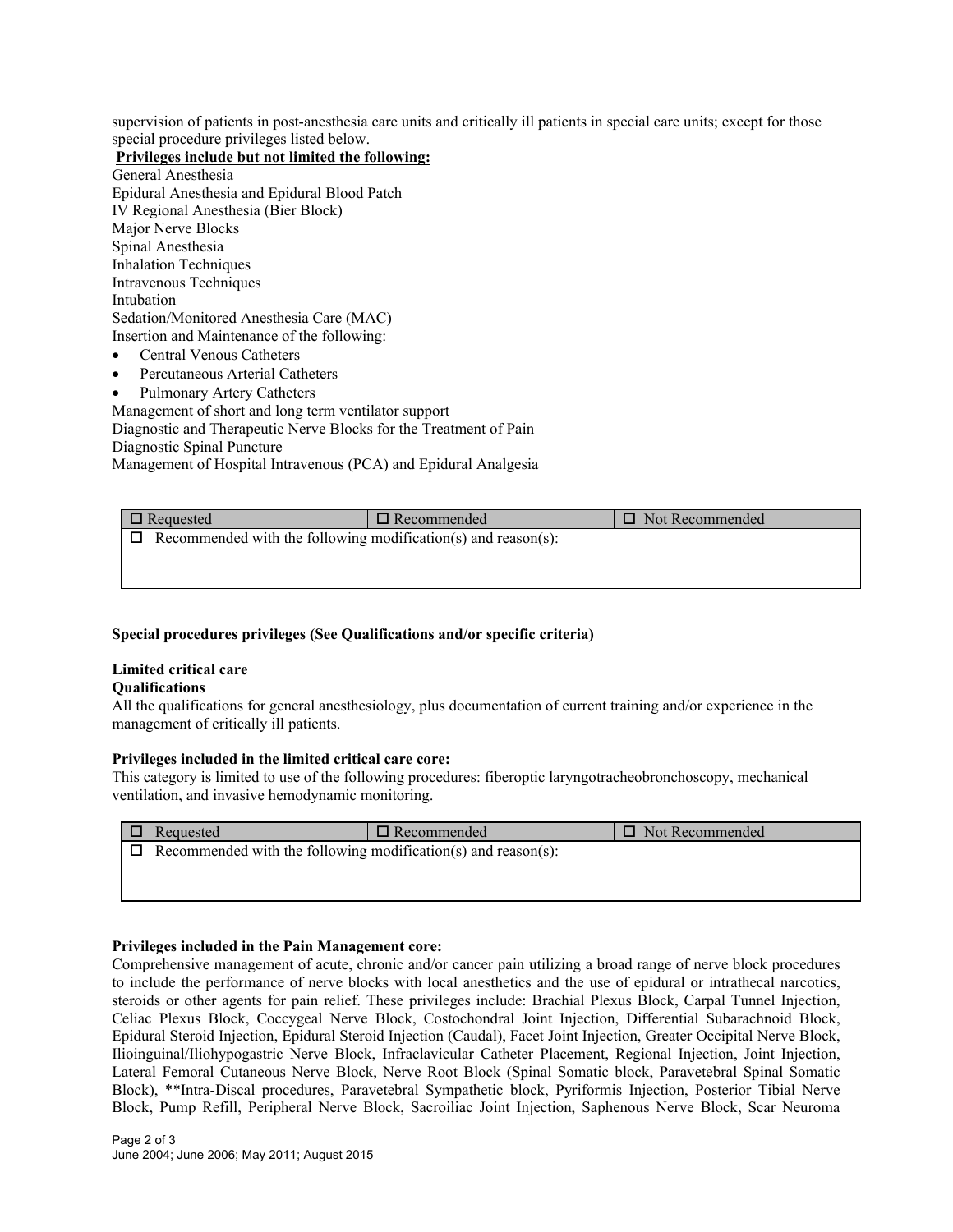Injection, Sphenopalatine Ganglion Block, Stellate Ganglion Block, Superficial Peroneal Nerve Block, Superior Hypogactric Plexus Block, Suprascapular Nerve Block, Sural Nerve Block, Trigger Point Injection, Bursa Injection, Ulnar Nerve Block and Radiofrequency lesioning. The management of problems in pain relief and spasticity to include the use of nerve blocks with lytic agents such as phenol or alcohol, or neuro augmentation with spinal cord or peripheral nerve stimulation. The applicant understands the indications and complications of implantable epidural infusion pump systems and spinal cord stimulators and are facile in the placement and management of these devices.

\*\*Intradiscal procedures for the purposes of this document are defined as:

- Needle-based Percutaneous with no open incision
- Does not utilize retained material

May be diagnostic (ex. Discography) or therapeutic (ex. percutaneous mechanical or thermal disc decompression)

|   | Requested                                                     | $\Box$ Recommended | □ Not Recommended |  |  |  |  |
|---|---------------------------------------------------------------|--------------------|-------------------|--|--|--|--|
| □ | Recommended with the following modification(s) and reason(s): |                    |                   |  |  |  |  |
|   |                                                               |                    |                   |  |  |  |  |
|   |                                                               |                    |                   |  |  |  |  |
|   |                                                               |                    |                   |  |  |  |  |
|   |                                                               |                    |                   |  |  |  |  |
|   |                                                               |                    |                   |  |  |  |  |

# **Special procedures privileges (See Qualifications and/or specific criteria listed below)**

| Procedure                                                                         | Requested | Recommended | Not Recommended |
|-----------------------------------------------------------------------------------|-----------|-------------|-----------------|
| Ultrasound Guidance For Non-<br>Diagnostic (Directional/<br>Therapeutic) Use Only |           |             |                 |
| Percutaneous Vertebroplasty                                                       |           |             |                 |

# **PERCUTANEOUS VERTEBROPLASTY**

SHORT DEFINITION: Percutaneous injection of bone cement such as PMMA (Polymethylmethacrylate) into the affected vertebral body. Primary indications include painful osteoporotic compression fractures refractory to medical therapy, and osteolytic vertebral body lesions such as metastatic cancer. Fluoroscopic or CT guidance of a transpedicular or direct corporal puncture approach is essential for patient safety, along with active fluoroscopic monitoring during the cement injection. Percutaneous techniques which involve restoration of vertebral body height (Kyphoplasty) are not part of this privilege.

In order to meet requirements for privileges to perform Percutaneous Vertebroplasty, the applicant must:

- 1. Certification by the American Board of Anesthesiology; **AND**
- 2. Subspecialty certification in Pain Medicine by the American Board of Anesthesiology; **AND**
- 3. Apply for and meet the necessary criteria to be granted privileges for Pain Medicine Core Privileges; **AND**
- 4. Provide documentation from the Director of the applicant's training program that he/she has successfully performed ten (10) Vertebroplasty procedures and is competent in its performance; **OR**
- 1. Board certification by the American Board of Anesthesiology; **AND**
- 2. Subspecialty certification in Pain Medicine by the American Board of Anesthesiology; **AND**
- 3. Apply for and meet the necessary criteria to be granted privileges for Pain Medicine Core Privileges (ANS-4); **AND**
- 4. If training for Vertebroplasty was not included in Residency or Fellowship training, applicant must have successfully completed an Accreditation Council for Continuing Medical Education (ACCME) Course in Vertebroplasty; **AND**
- 5. Provide documentation of completion of ten (10) Vertebroplasty procedures with acceptable outcomes;

Page 3 of 3 June 2004; June 2006; May 2011; August 2015